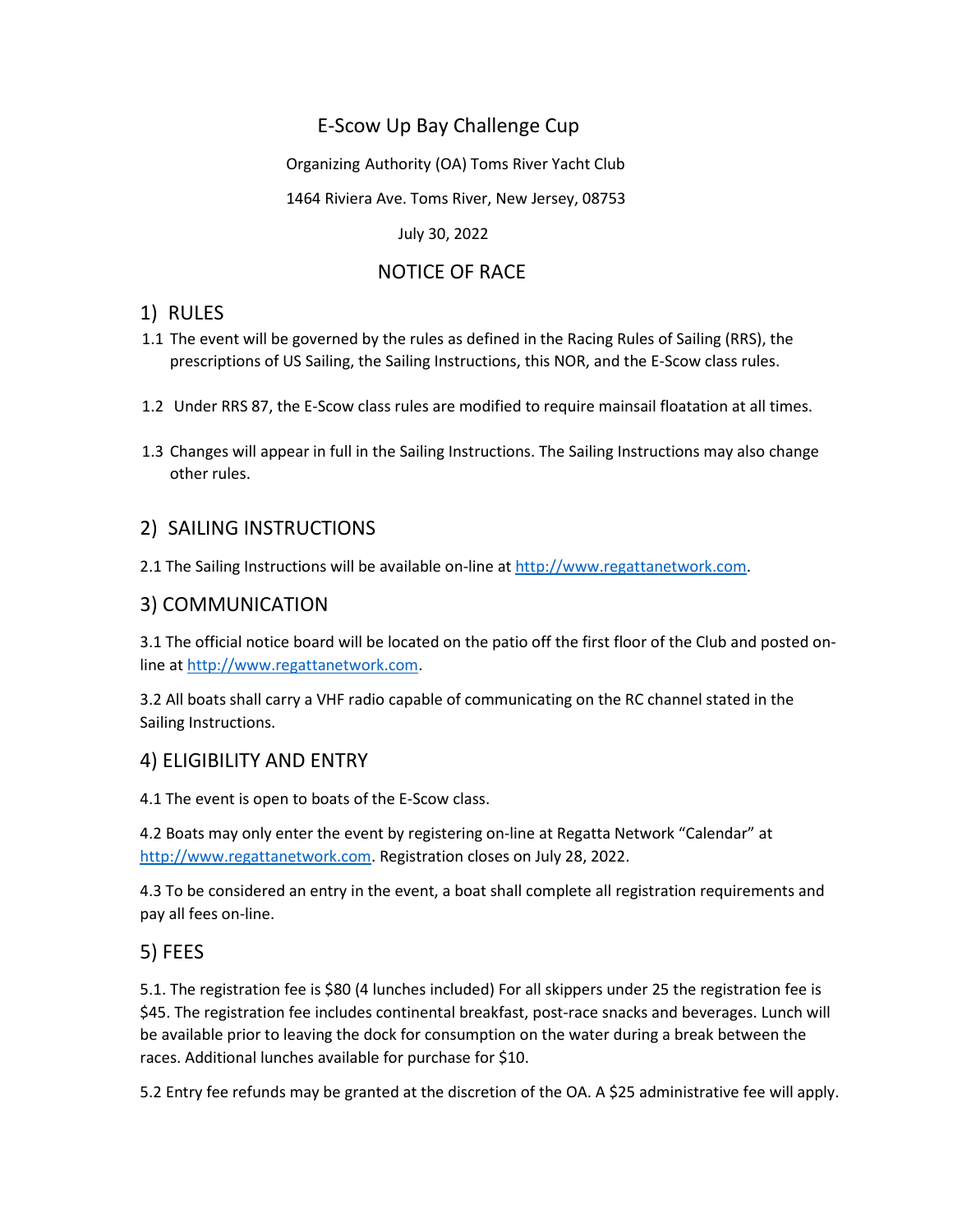# 6) SCHEDULE

| Saturday, July 30, 2022 |                                                    |
|-------------------------|----------------------------------------------------|
| 0830-0930               | Check-in, continental breakfast will be available. |
| 0930                    | Competitors meeting                                |
| 1000                    | Harbor Gun                                         |
| 1100                    | <b>First Warning Signal</b>                        |
| (4 Races Scheduled)     |                                                    |
| Awards to follow        | At Sailing Center                                  |

# 7) VENUE

7.1 Racing will be either on the Wanamaker course or on Barnegat Bay south of the Mathis bridge.

#### 8) COURSES

8.1 Courses to be sailed will be windward/leeward

#### 9) SCORING

9.1 Low point Scoring System in RRS Appendix A shall apply.

9.2 One race is required to be completed to constitute a regatta.

# 10) RISK STATEMENT

10.1 RRS 3 states as follows: "The responsibility for a boat's decision to participate in a race or to continue racing is hers alone" By participating in this event each competitor agrees and acknowledges that sailing is a potentially dangerous activity with inherent risks. These risks include strong winds and rough seas, sudden changes in weather, failure of equipment, boat handling errors, poor seamanship by other boats, loss of balance on an unstable platform and fatigue resulting in increased risk of injury.

# 11) INSURANCE

11.1 Each participating boat shall be insured with valid third-party insurance. The OA does not accept any responsibility for verifying a boat is covered by third-party insurance.

#### 12) PRIZES

12.1 Prizes will be awarded to the first three boats.

# 13) PARKING/BOAT STORAGE